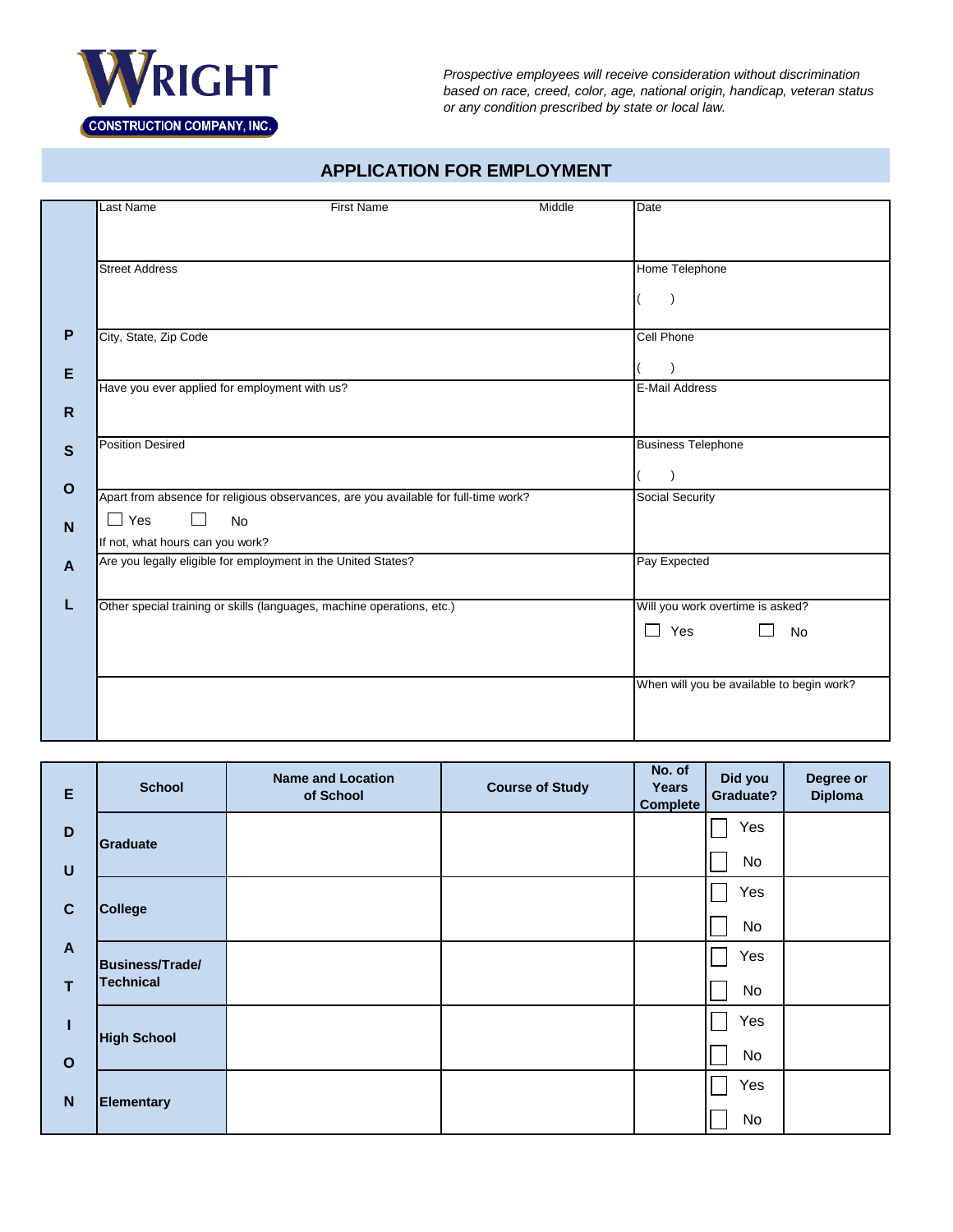# **Employment**

#### **Please give accurate, complete full-time and part-time employment record. Start with your present or most recent employer.**

| 1                                                                                                                               | <b>Company Name</b>                    |  |  |                                              | Telephone                       |       |
|---------------------------------------------------------------------------------------------------------------------------------|----------------------------------------|--|--|----------------------------------------------|---------------------------------|-------|
|                                                                                                                                 |                                        |  |  |                                              | $\lambda$                       |       |
|                                                                                                                                 | Address                                |  |  |                                              | Employed (State month and year) |       |
|                                                                                                                                 |                                        |  |  |                                              |                                 |       |
|                                                                                                                                 | Name of supervisor                     |  |  |                                              | From:<br><b>Weekly Pay</b>      | To:   |
|                                                                                                                                 |                                        |  |  |                                              |                                 |       |
|                                                                                                                                 |                                        |  |  |                                              | Start:                          | Last: |
|                                                                                                                                 | State Job Title and Describe Your Work |  |  |                                              | Reason for Leaving:             |       |
|                                                                                                                                 |                                        |  |  |                                              |                                 |       |
|                                                                                                                                 | <b>Company Name</b>                    |  |  |                                              | Telephone                       |       |
|                                                                                                                                 |                                        |  |  |                                              |                                 |       |
|                                                                                                                                 | <b>Address</b>                         |  |  |                                              | Employed (State month and year) |       |
|                                                                                                                                 |                                        |  |  |                                              |                                 |       |
| $\overline{2}$                                                                                                                  | Name of supervisor                     |  |  |                                              | From:<br><b>Weekly Pay</b>      | To:   |
|                                                                                                                                 |                                        |  |  |                                              |                                 |       |
|                                                                                                                                 |                                        |  |  |                                              | Start:                          | Last: |
|                                                                                                                                 | State Job Title and Describe Your Work |  |  |                                              | Reason for Leaving:             |       |
|                                                                                                                                 |                                        |  |  |                                              |                                 |       |
|                                                                                                                                 | <b>Company Name</b>                    |  |  |                                              | Telephone                       |       |
|                                                                                                                                 |                                        |  |  |                                              |                                 |       |
|                                                                                                                                 | Address                                |  |  | $\lambda$<br>Employed (State month and year) |                                 |       |
|                                                                                                                                 |                                        |  |  |                                              |                                 |       |
| 3                                                                                                                               |                                        |  |  |                                              | From:                           | To:   |
|                                                                                                                                 | Name of supervisor                     |  |  |                                              | <b>Weekly Pay</b>               |       |
|                                                                                                                                 |                                        |  |  |                                              | Start:                          | Last: |
|                                                                                                                                 | State Job Title and Describe Your Work |  |  |                                              | Reason for Leaving:             |       |
|                                                                                                                                 |                                        |  |  |                                              |                                 |       |
|                                                                                                                                 | <b>Company Name</b>                    |  |  |                                              | Telephone                       |       |
|                                                                                                                                 |                                        |  |  |                                              |                                 |       |
|                                                                                                                                 |                                        |  |  |                                              |                                 |       |
|                                                                                                                                 | Address                                |  |  |                                              | Employed (State month and year) |       |
| 4                                                                                                                               |                                        |  |  |                                              | From:                           | To:   |
|                                                                                                                                 | Name of supervisor                     |  |  |                                              | <b>Weekly Pay</b>               |       |
|                                                                                                                                 |                                        |  |  |                                              | Start:                          | Last: |
|                                                                                                                                 | State Job Title and Describe Your Work |  |  | Reason for Leaving:                          |                                 |       |
|                                                                                                                                 |                                        |  |  |                                              |                                 |       |
|                                                                                                                                 |                                        |  |  |                                              |                                 |       |
| We may contact the employers listed above; unless you indicate<br><b>Do Not Contact:</b><br>those you do not want us to contact |                                        |  |  |                                              |                                 |       |
|                                                                                                                                 |                                        |  |  |                                              |                                 |       |
|                                                                                                                                 |                                        |  |  |                                              |                                 |       |
|                                                                                                                                 |                                        |  |  |                                              |                                 |       |
| Employer Name (s)<br>Reason:                                                                                                    |                                        |  |  |                                              |                                 |       |
| Did you serve in the U.S. Armed Forces <sup>1</sup> If "Yes", in what Branch?                                                   |                                        |  |  |                                              |                                 |       |
| <b>Military</b><br>Yes<br>No                                                                                                    |                                        |  |  |                                              |                                 |       |
| Describe any training received relevant to the position for which you are applying.                                             |                                        |  |  |                                              |                                 |       |
|                                                                                                                                 |                                        |  |  |                                              |                                 |       |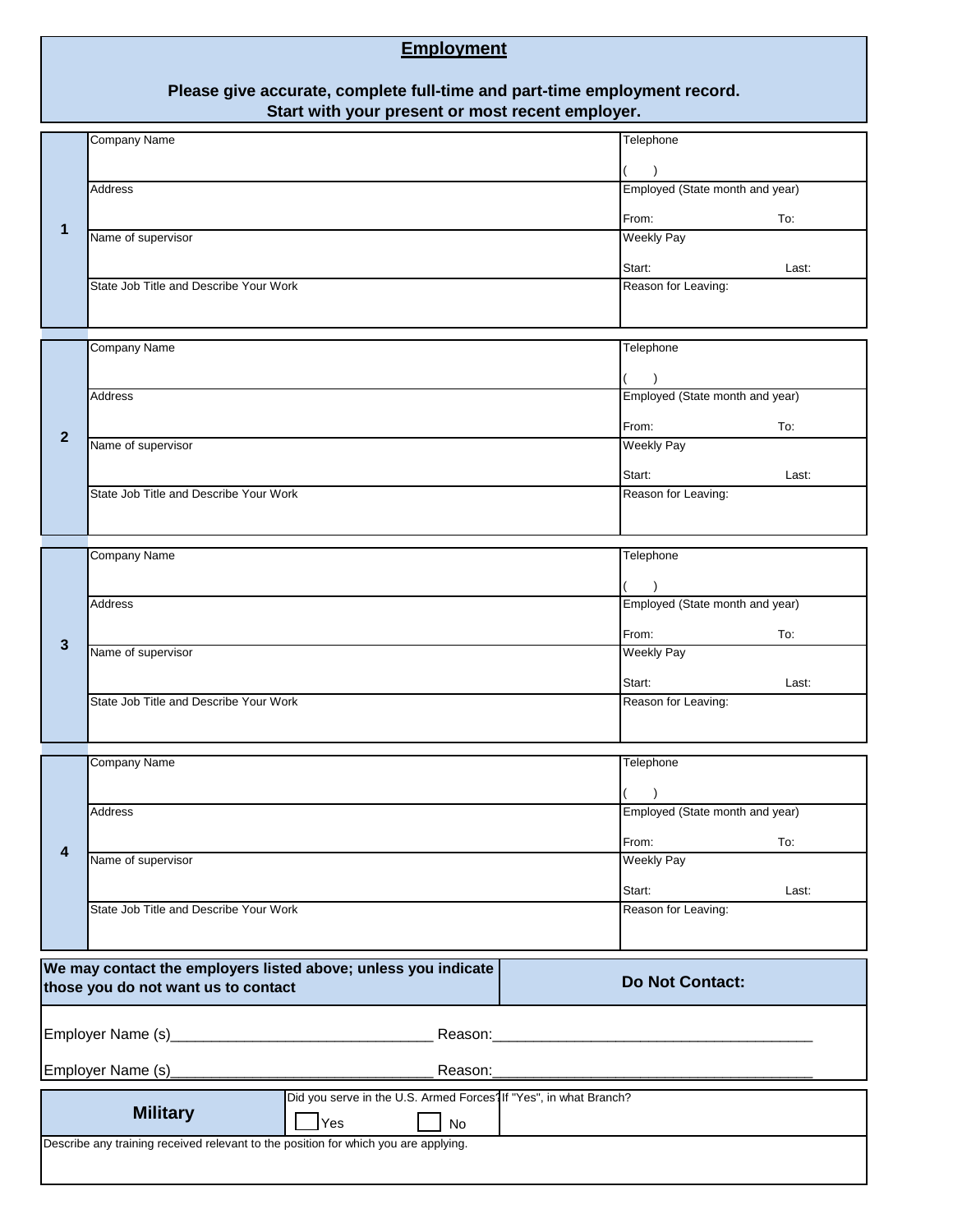## **Additional Information**

Membership in professional and civic organizations, special accomplishments, awards, etc. *(Exclude those which may disclose your race, color, religion, age or national origin)*

# **Applicant's Signature**

Please read and understand this statement before signing your application:

The information I have provided in the Application for Employment is true, correct and complete. False, incomplete or misrepresented information of any kind, will be sufficient cause for my application to be rejected, or if discovered after I am employed, cause for immediate termination of my employment.

I authorize the employer to contact and obtain information about me from previous employers, educational institutions and "references" I provided, and any other party necessary to verify the accuracy of information I disclosed in this application, a related employment resume or a personal interview. To assist in the processing of my application, I waive all rights and claims I may otherwise have against the employer or its representative, for seeking, and using information to evaluate my employment request and all other persons, corporations or organizations who provide information for this purpose.

This application will expire in 30 days. After that date, unless otherwise notified, I understand that my status as an applicant will end. I may re-apply for employment in the future by completing a new application.

This application is not an employment agreement. If I accept an offer of employment, I understand I may resign at any time, and the employer may terminate my employment at any time, with or without cause and without prior notice, unless required by law. I understand that no one, other than an executive officer of the employer, has the authority to enter into any employment agreement with terms contrary to the foregoing and then only in writing signed by such officer.

I fully understand and accept all terms and conditions in the above statement.

Date:\_\_\_\_\_\_\_\_\_\_\_\_\_\_\_\_\_\_\_\_\_\_\_\_\_\_ Signature:\_\_\_\_\_\_\_\_\_\_\_\_\_\_\_\_\_\_\_\_\_\_\_\_\_\_\_\_\_\_\_